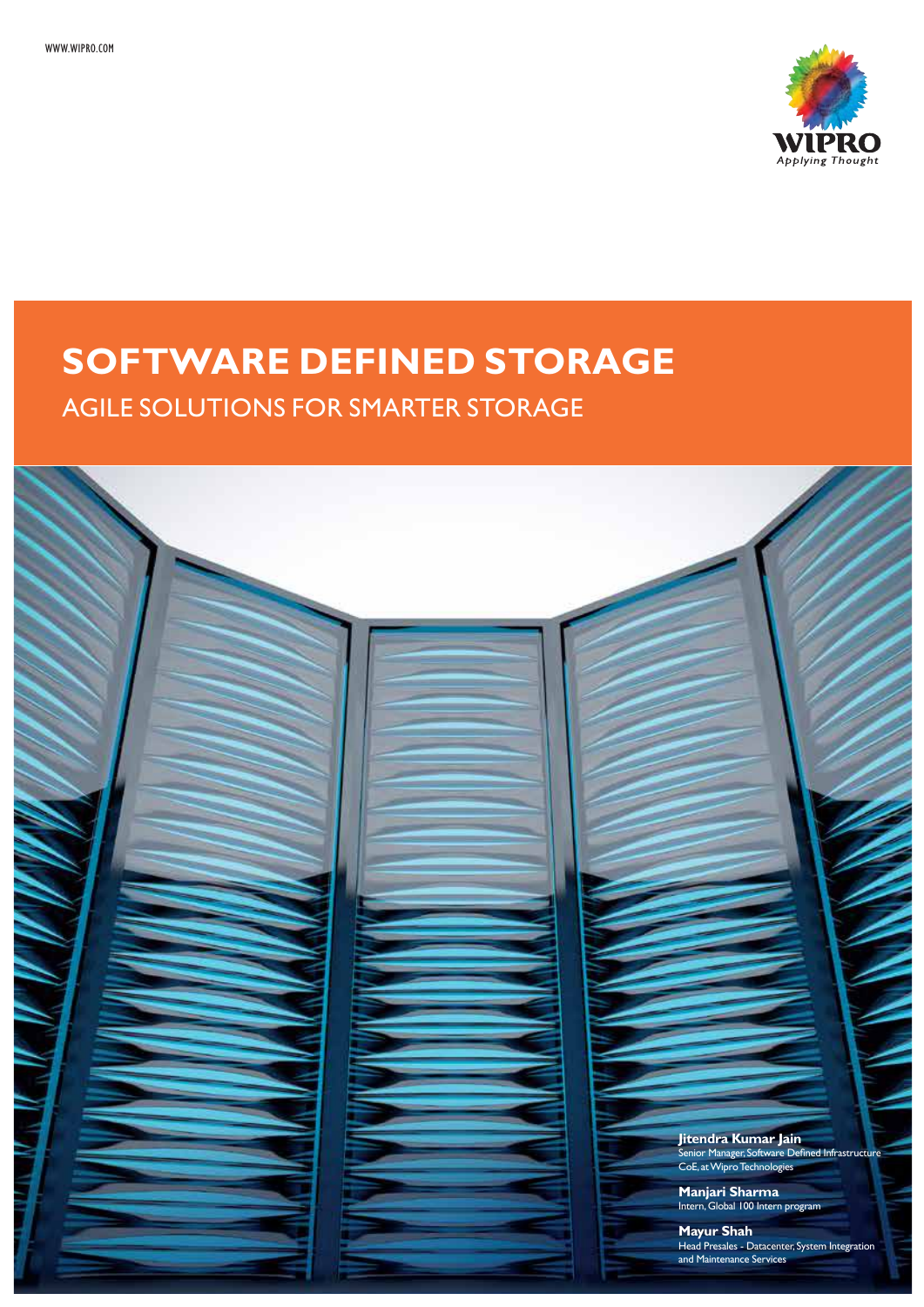## **Table of Contents**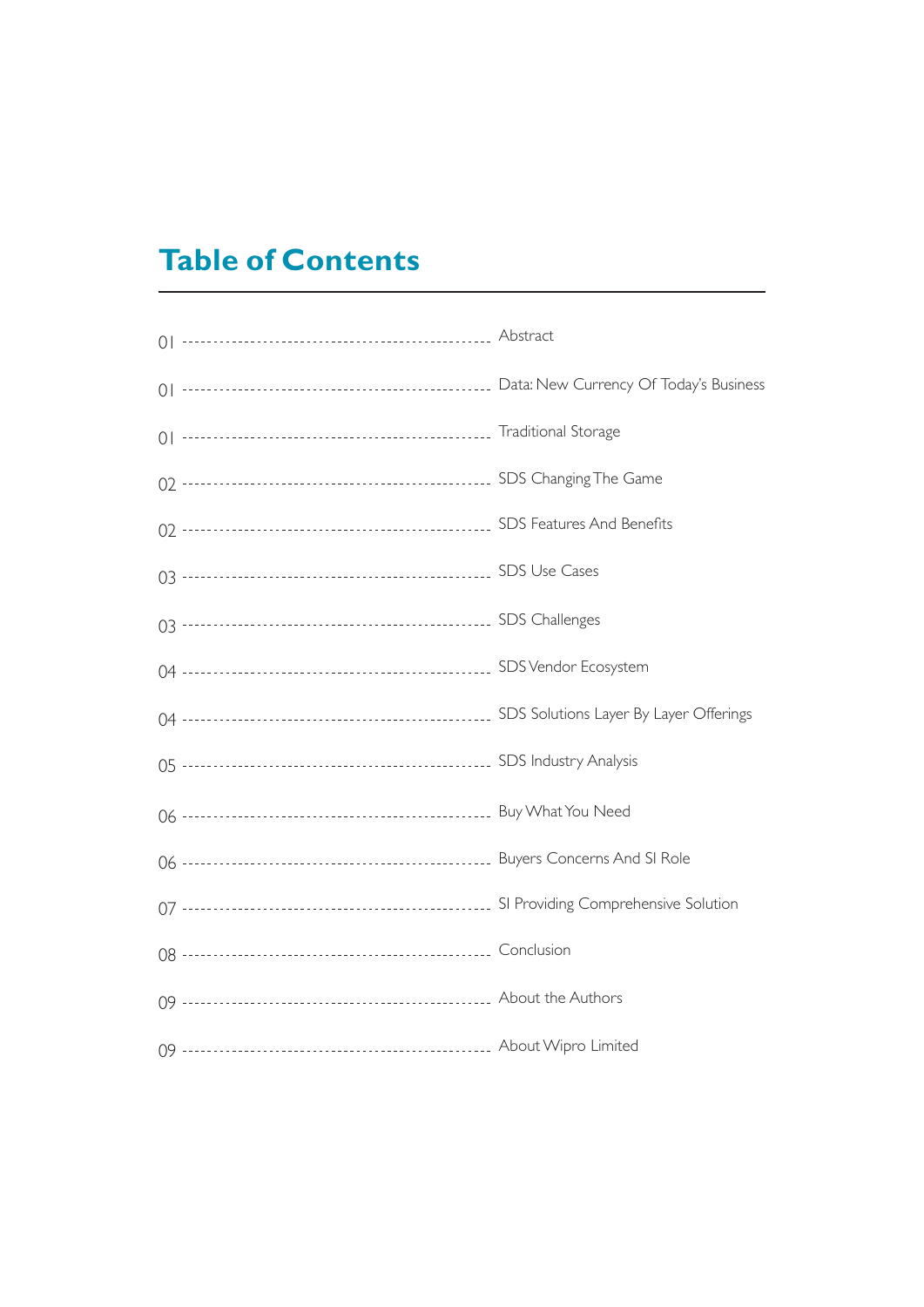#### **Abstract**

The past few years have witnessed flurry of action and hype around Software Defined Storage (SDS). There are numerous vendors claiming to grind out SDS solutions and products every other week. The Technology is great and disruptive, but there are adoption barriers for end users. The intent of this white paper is to provide a perspective to the technology, benefits and challenges of adoption, and how and where System Integrator can fill the gaps and help the user in leveraging the best benefits of SDS.

### **Data: New Currency Of Today's Business**

The storage required for exponentially growing data due to IoT, digitalization, social media, mobility etc., is in the range of about 40% to 60% per annum, as per industry reports and analysis.

Based on this level of growth, storage capacities double every 18 months. For many datacenters the growth rate is in excess of 100% per year. Yet, only 65% of enterprise storage is effectively utilized. Before we discuss what Software Defined Storage is and how it is helping datacenter metamorphosis let's look at the challenges of today's storage world.

#### **Key Challenges in Storage World:**

- Managing Storage Growth
- Proper Capacity Forecasting
- Storage Reporting
- Storage Provision Takes Time
- Managing Costs
- Migration Data and Volumes Require Lot of Time
- Managing Complexity and Heterogeneity of Storage
- Required Storage Performance Can't be Met in Current Scenario
- Vendor Lock-ins
- Opex is Even More Than Capex
- **Lot of Manual Intervention Required for Storage Management**

#### **Traditional Storage**

In the past and in many datacenters now, legacy systems deliver storage through dedicated hardware devices. Configuration of these devices is done box by box. Troubleshooting is even more complex, requiring deep expertise in product architecture and that too different skill set for different vendor configurations. Managing storage includes a mundane set of activities like creating volumes, assigning LUNs, backup, repeated configuration tasks, fulfillment of requests and keeping the lights on. Most storage products are proprietary and with very limited openness either in software or hardware. Proprietary storage management software from the respective product vendors is needed to manage this complex infrastructure. Thus, traditional storage architectures are a vertically integrated stack of proprietary closed systems. These problems are driving end users to look outside their datacenters for an answer. Cloud technologies and services represent the fastest way for the business to reach new buyers.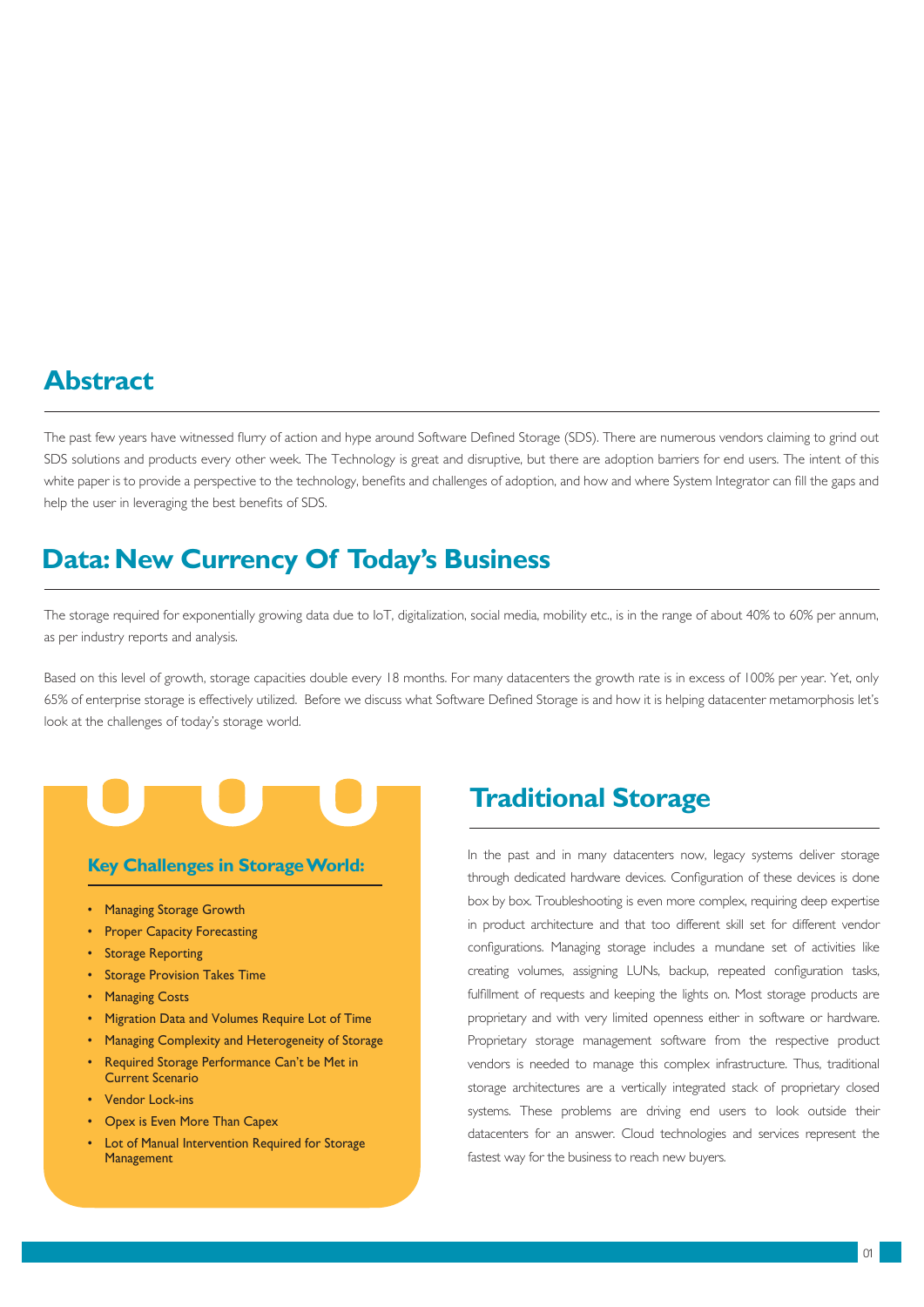#### **SDS Changing The Game**

SDS abstracts storage capabilities, dynamically derived from physical/virtual devices, independent on class/type of storage to offer agility, scalability, quality of service while optimizing costs. These services are orchestrated via interoperable, programmable interfaces through the software layers (typically REST APIs) that are separated into a control plane (management and policy implementation) and data planes (infrastructure and data transport), independent of where data is placed and stored to meet a defined policy or SLA.

Multiple layer of abstractions allow to introduce more innovative and cheaper solutions, which can be integrated with existing ones using APIs thus demoting the vendor lock-ins.

Figure below shows how SDS architecture is different from traditional storage with SDS controller and storage resource manager that can help in managing different types of storage from single pane of glass.



#### **SDS Features And Benefits**

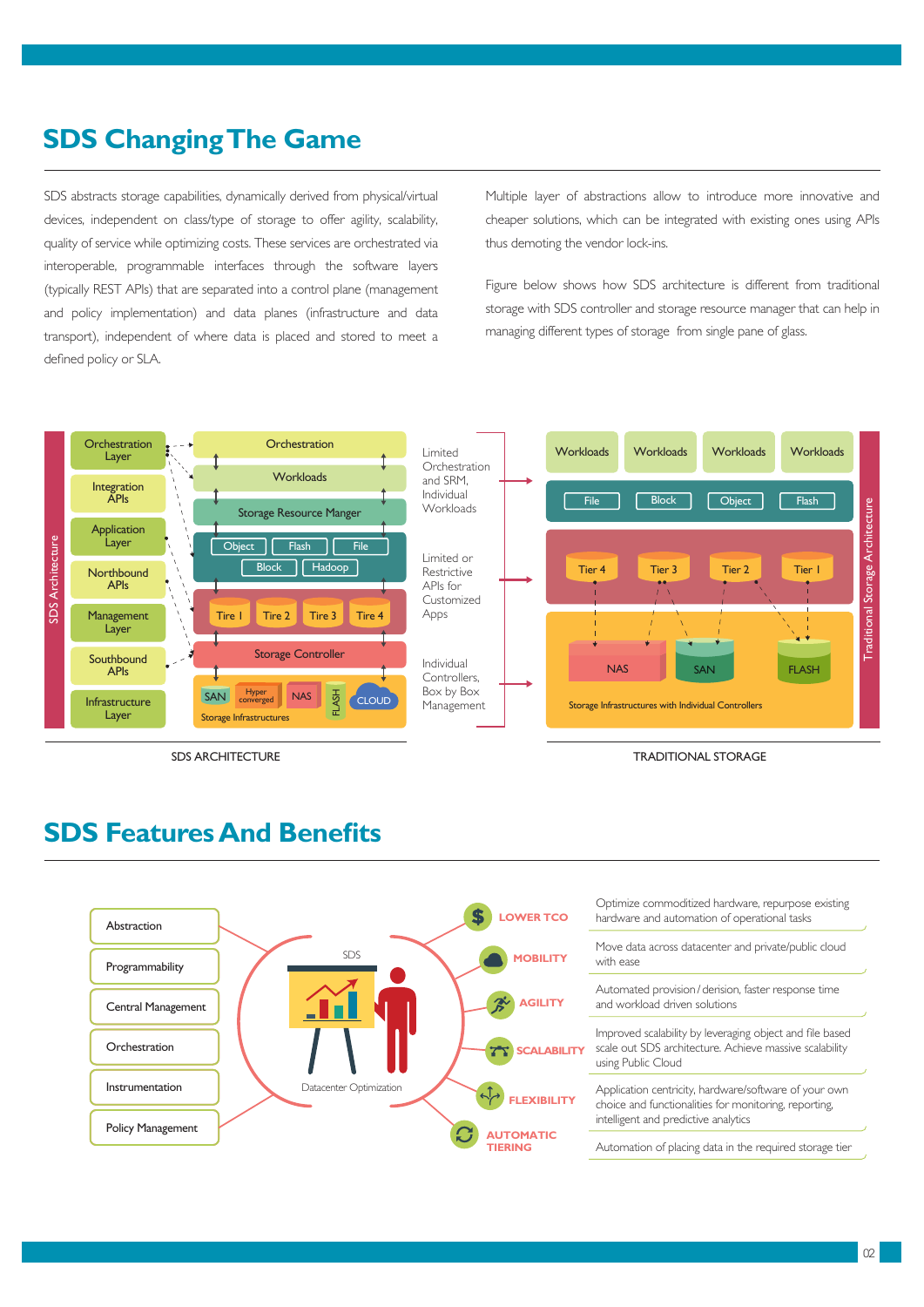#### **SDS Use Cases**



TCO savings offered by SDS over traditional storage solutions in different stages of storage use is approximately given:

|                    | <b>ACOUIRE</b>    | <b>IMPLEMENT</b> | <b>MANAGE</b>     |  |
|--------------------|-------------------|------------------|-------------------|--|
| <b>TCO Savings</b> | $\sim$ 25% to 45% | $\sim$ 6% to 8%  | $\sim$ 15% to 35% |  |

### **SDS Challenges**

| <b>SDS CHALLENGES</b>                       |                                                                                                                                                                                                                         |  |  |
|---------------------------------------------|-------------------------------------------------------------------------------------------------------------------------------------------------------------------------------------------------------------------------|--|--|
| <b>Enterprise</b><br><b>Readiness</b>       | SDS might be a good bet for greenfield projects, but introducing SDS in existing datacenters / brownfield projects<br>requires detailed analysis                                                                        |  |  |
| Integration                                 | SDS offers capability to have integration with any vendor hardware, any monitoring, orchestration and cloud solutions,<br>but integration is challenging and requires skills and knowledge on various vendors solutions |  |  |
| <b>Different</b><br><b>Interpretations</b>  | SDS has been interpreted by each vendor differently hence there is need to carefully look at vendor future SDS<br>roadmap, architectural principals before finalizing any solution                                      |  |  |
| <b>Too Many</b><br><b>Vendors</b>           | There are many vendors in SDS market with different offerings leading to confusion among end customers                                                                                                                  |  |  |
| <b>Abstraction</b><br><b>Not Attracting</b> | Abstraction functionality may add more complexity due to the need of extensive compatibility testing and handling<br>multi-vendor support for escalation and troubleshooting, thus adding to opex costs                 |  |  |
| <b>Comprehensive</b><br><b>Solution</b>     | Though there are many vendors with different solutions, but a comprehensive solution is still not available in<br>today's market                                                                                        |  |  |
| <b>Management</b>                           | Management challenges in defining the scope of control given to SDS controller                                                                                                                                          |  |  |
| <b>Lack of Cloud</b><br><b>Economics</b>    | SDS though cheaper than traditional lacks granular and aggressive pricing offerings like cloud                                                                                                                          |  |  |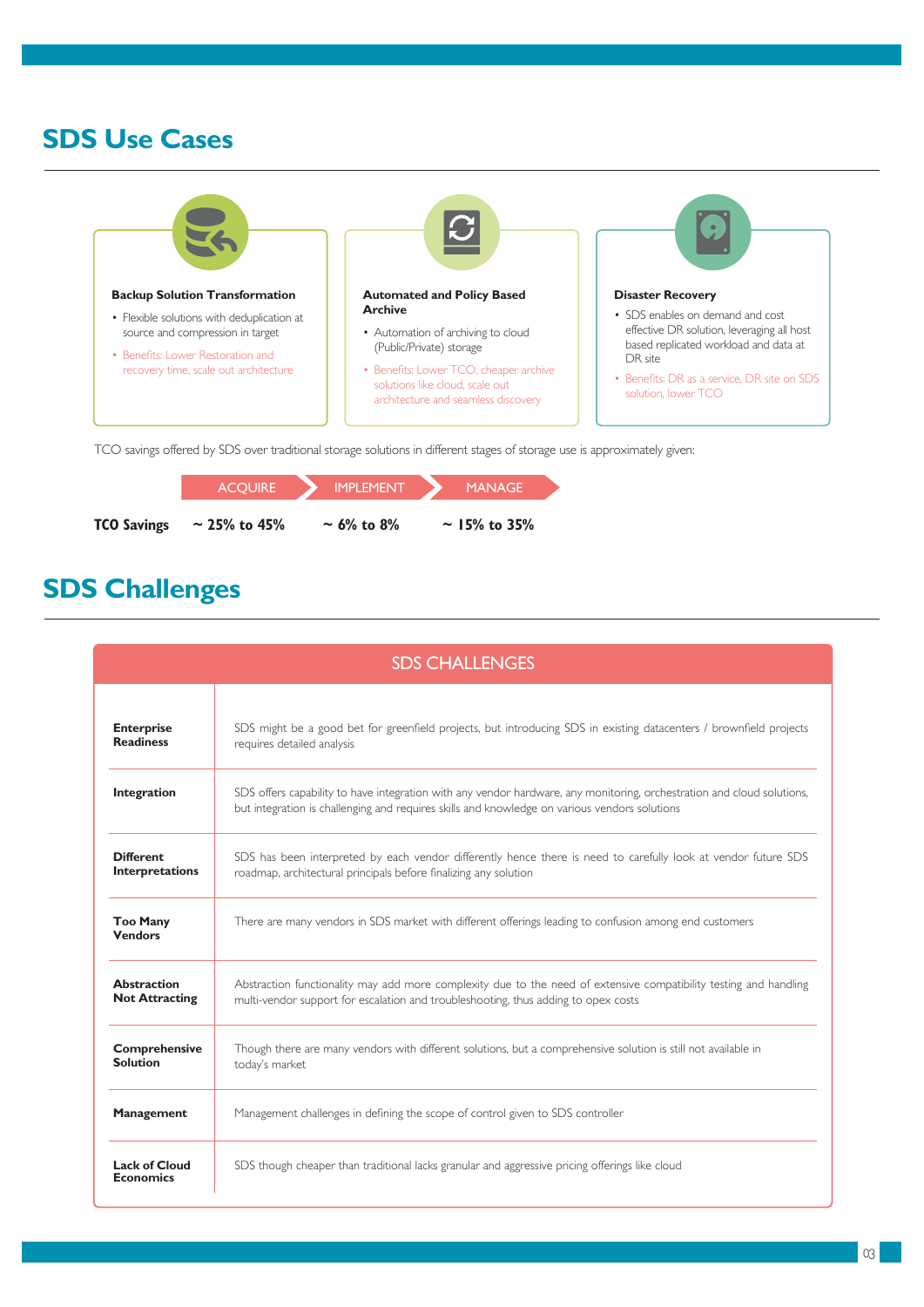### **SDS Vendor Ecosystem**

| <b>MODELS</b><br><b>TYPES</b> | <b>SOFTWARE ONLY</b><br><b>MODEL</b>                                                                                                                                    |                                                        | <b>CLOUD BASED</b><br><b>MODEL</b>                                                                                      | <b>HYPER-CONVERGED</b><br><b>MODEL</b>                                                                                                                                                                                                                                                                                                                                  |                               | <b>HARDWARE FOR</b><br><b>SDS SOLUTIONS</b>                                                                                                     |
|-------------------------------|-------------------------------------------------------------------------------------------------------------------------------------------------------------------------|--------------------------------------------------------|-------------------------------------------------------------------------------------------------------------------------|-------------------------------------------------------------------------------------------------------------------------------------------------------------------------------------------------------------------------------------------------------------------------------------------------------------------------------------------------------------------------|-------------------------------|-------------------------------------------------------------------------------------------------------------------------------------------------|
| What?                         | Software without associated hardware                                                                                                                                    |                                                        | Pay-as-you-go model                                                                                                     | Preconfigured Systems                                                                                                                                                                                                                                                                                                                                                   | Build-your-own-array          | Hardware for SDS                                                                                                                                |
| How?                          | Open Source                                                                                                                                                             | Proprietary                                            | Hosting the SDS platform<br>on a public cloud<br>infrastructure, can also<br>be delivered as a virtual<br>private cloud | Software-centric architecture that tightly<br>integrates resources and other technologies in<br>a commodity hardware box supported by a<br>single vendor.                                                                                                                                                                                                               |                               | Hardware boxes for<br>installation of SDS<br>environment                                                                                        |
| <b>Vendors</b>                | Communities & new<br>startups                                                                                                                                           | <b>Traditional Vendors</b><br>and multiple<br>startups | Few existing cloud players<br>and new startups                                                                          | Many new startups                                                                                                                                                                                                                                                                                                                                                       | Mostly traditional<br>players | New Startups and<br>traditional players trying<br>to enter                                                                                      |
| Pros                          | • Easy to install<br>• Affordable<br>• Can leverage general purpose storage<br>arrays by driving down costs<br>• Less capex<br>• Granular features                      |                                                        | • On the fly provision<br>• Pay as per use<br>• No capex<br>· Scale up/down on<br>demand                                | • Preconfigured and tested solutions from<br>vendors<br>• Adoption not an issue<br>• Hardware and software support from a single<br>vendor in many cases                                                                                                                                                                                                                |                               | • High scope of<br>innovation<br>$\cdot$   ess TCO<br>• Increased Flexibility                                                                   |
| Cons                          | • Support of hardware and software from<br>different vendors<br>• Most SDS products have limited certified<br>interoperable list, leading to<br>interoperability issues |                                                        | • No transparency of<br>infrastructure<br>· General public cloud<br>concerns like security,<br>network latency          | · Inability to make granular upgrades or tweaks<br>• Tuning storage disk configuration for a<br>particular application is a challenge<br>• Dependence on hardware vendor to<br>maintain competitive pricing<br>• Limitation in choosing additional hardware<br>and dependent on HCL mentioned by<br>vendor<br>• Upgradation of storage requires addition of<br>hardware |                               | • New concept<br>• Compatibility guidelines<br>need to be followed as<br>per providers<br>• Inability to make<br>granular upgrades or<br>tweaks |

SDS is delivered in multiple ways in today's market. Below is information on some of the vendor's offerings:

### **SDS Solutions Layer By Layer Offerings**

Not only the number of vendors in market is huge, but the kind of offerings are different and the amount of abstraction features offered by each vendor is different too. Below are some:

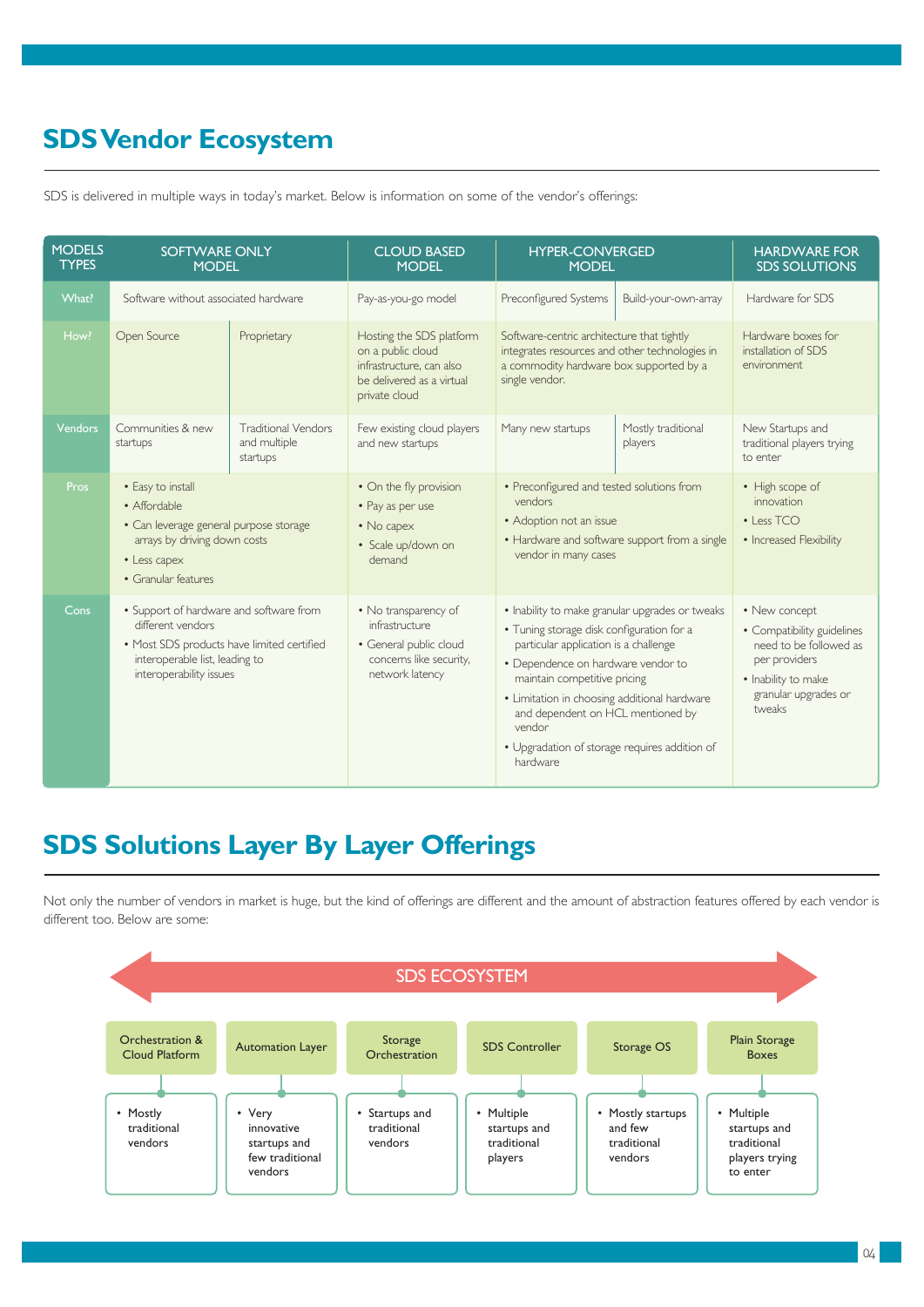### **SDS Industry Analysis**

- Though traditional players have clear dominance in storage market, but SDS will allow inclusion of many other vendors in the storage space leading to less vendor lock-ins
- Threat of substitutes is low; though technology is changing continuously and capex will reduce, but core storage functionality will change at very lower pace
- Customers enjoy huge bargaining power given the technology is new and brand loyalty is less. Also there are a lot of price & product differences

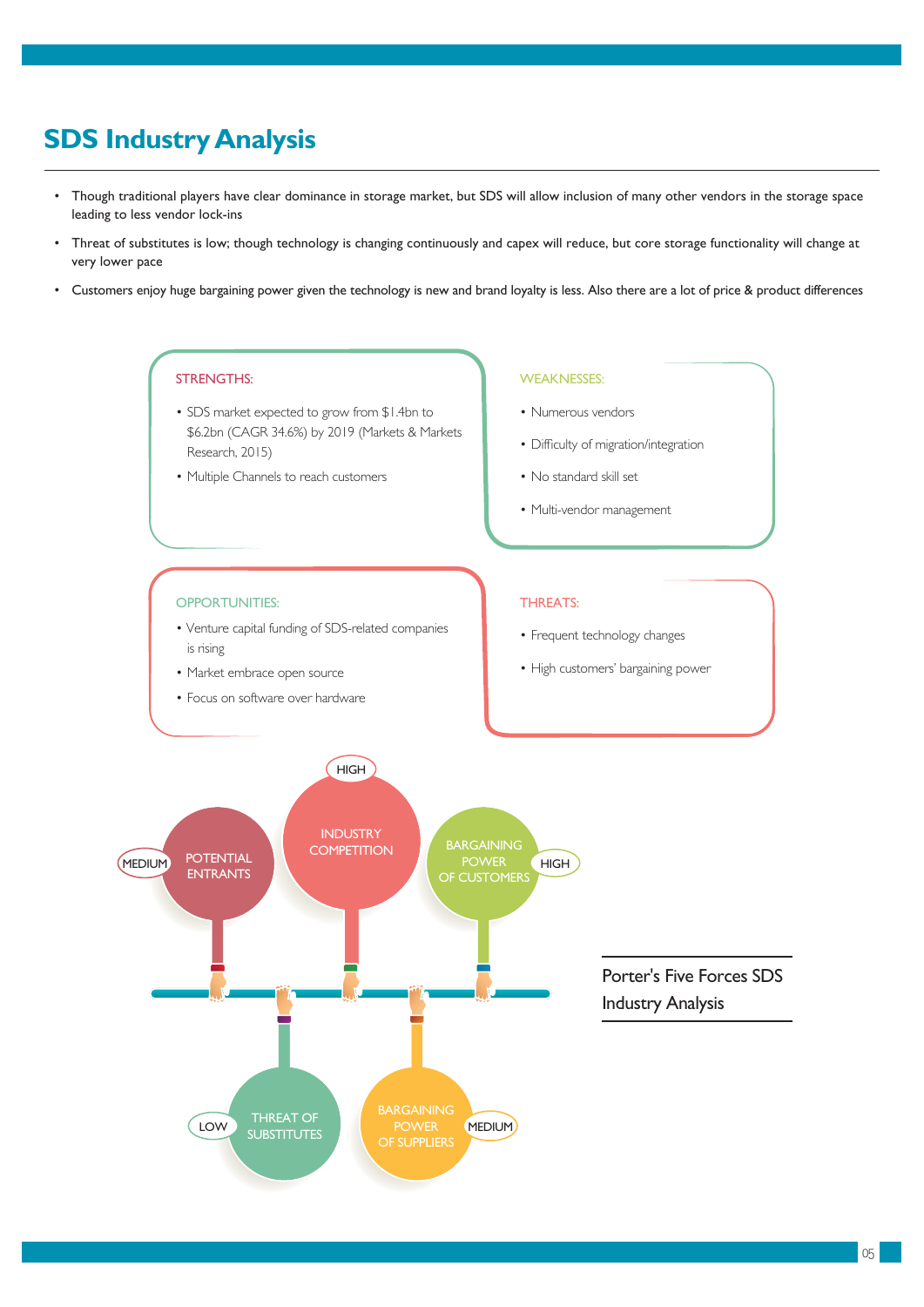### **Buy What You Need**

Make sure you know the scope of solution offered the monitoring & performance capabilities, virtualization, troubleshooting and security features of SDS solution. Below are some of the other important features offered:



#### **Buyers Concerns And SI Role**

System Integrators (SI) can fill the gaps here as they are already providing storage integration services. By acquiring required new skill set and partnerships in SDS, they can help customers in their adoption journey which is a major concern of SDS market today.

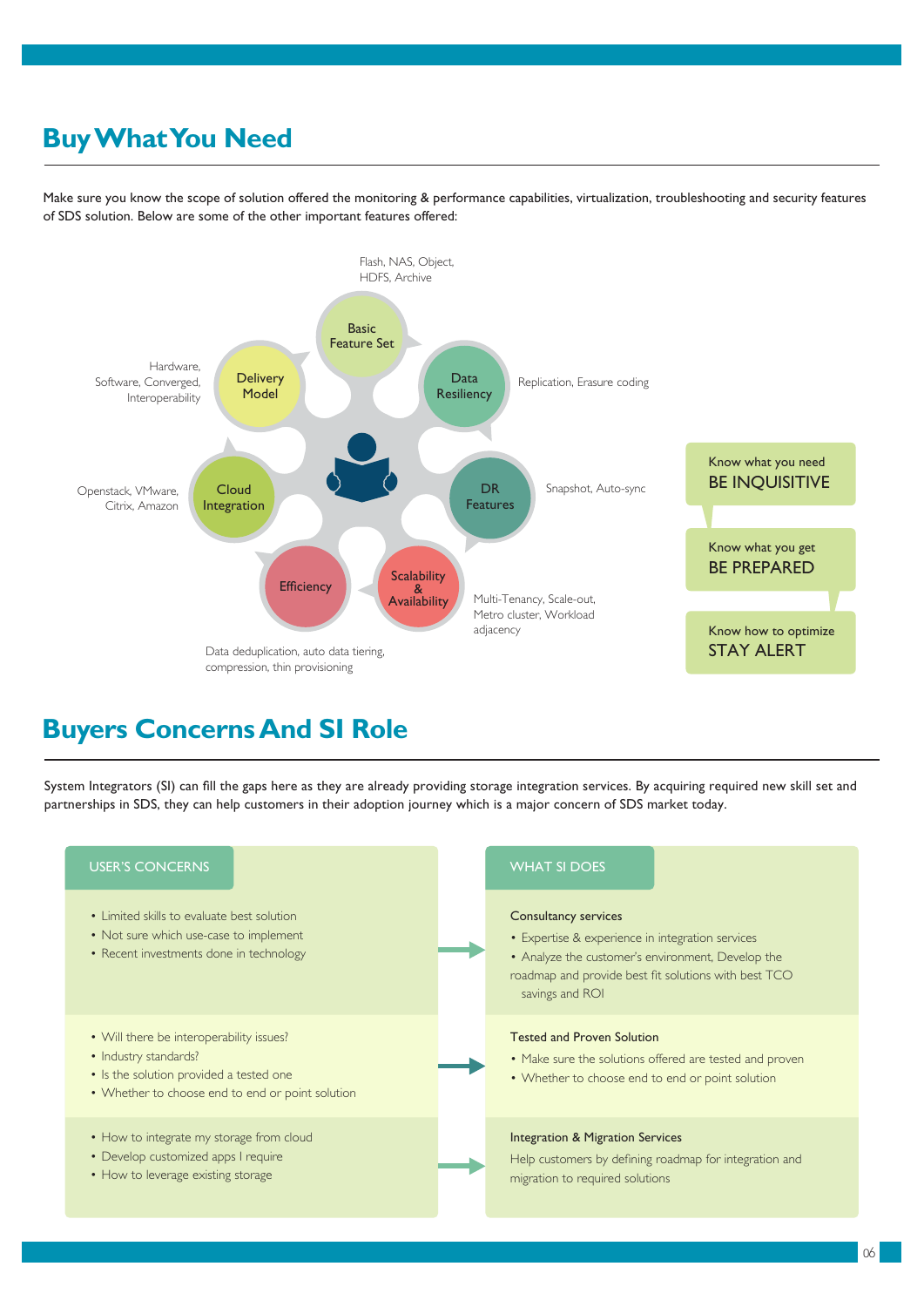- How to collaborate with different vendors
- How to handle administration involving an environment of different vendors

#### Managed Service Provider Support

Collaborate with different vendors and provide break-fix support from end to end

### **SI Providing Comprehensive Solution**

| PEOPLE <sup>1</sup>                                                                                                  | <b>PRODUCT</b>                                                                                                                                                 | <b>PRACTICES &amp; PROCESS (V)</b>                                                                                                                                                                                                                                                                  | <b>CREATION OF VALUES</b><br><b>ACROSS ALL LAYERS</b>                                                           |  |
|----------------------------------------------------------------------------------------------------------------------|----------------------------------------------------------------------------------------------------------------------------------------------------------------|-----------------------------------------------------------------------------------------------------------------------------------------------------------------------------------------------------------------------------------------------------------------------------------------------------|-----------------------------------------------------------------------------------------------------------------|--|
| Multi Skill Set<br>SI will require<br>people with<br>dual/multi skills -<br>Programming,<br>Scripting,<br>Automation | • Policy Based Service Portal for<br>users where they can<br>allocate/de-allocate and manage<br>storage based on requirement<br>• Developing Tools/Apps around | • Streamlining IT Processes<br>Streamlining processes for                                                                                                                                                                                                                                           |                                                                                                                 |  |
|                                                                                                                      |                                                                                                                                                                | SLA/request/incident<br>management can help further in<br>reducing operational costs and<br>costs per employee                                                                                                                                                                                      | Orchestration                                                                                                   |  |
|                                                                                                                      | predictive analytics,<br>troubleshooting, auditing, policy<br>governance<br>• Customized Reports &<br><b>Dashboards</b>                                        | • Vertical Integration with SDN,<br>SDC, SDDC (Software Defined<br>Network, Compute and Data<br>center) solutions                                                                                                                                                                                   | Workloads                                                                                                       |  |
|                                                                                                                      | • Policy Based Backup<br>Management                                                                                                                            |                                                                                                                                                                                                                                                                                                     | <b>Storage Resource Manger</b>                                                                                  |  |
| <b>Partners</b><br>Ecosystem<br>Evaluating partners<br>and their solutions                                           | • Discovery Tool to check SDS<br>readiness of environment<br><b>Customized SRM Unified</b><br>management across storage<br>solutions                           | • Integrating the Right Things,<br>Finding the white spaces in<br>deployment process based on<br>detailed analysis, application<br>criticality mapping with storage<br>tier considering performance<br>growth, capacity etc.                                                                        | File<br>Object<br>Flash<br><b>Block</b><br>Hadoop                                                               |  |
| for best match of<br>customer needs                                                                                  | • Creation of virtual pool for<br>maximizing the utilization and<br>creating composite end state                                                               | • Templatization of<br>application/workload centric and<br>services driven deployment<br>practice and processes                                                                                                                                                                                     | Tier 4<br>Tier I<br>Tier 2<br>Tier 3                                                                            |  |
|                                                                                                                      | • Northbound API Development<br>Aligning controller with SRM<br>• Cloud Integration API<br>Development                                                         | • Provisioning Automation<br>Automate the processes which<br>will help in saving Opex                                                                                                                                                                                                               | <b>Storage Controller</b>                                                                                       |  |
| Vendor Agnostic<br>Evaluate the<br>partners' solutions<br>neutrally                                                  | • Southbound API Development<br>Mapping existing and identifying<br>the gaps and develop custom<br>• Backup Archival & DR Services<br>• Feature Enhancements   | • Investment Protection<br>Leveraging existing infrastructure<br>with SDS offerings<br>• Reuse/Recycle Using old and<br>traditional hardware for activities<br>like archiving, storage etc<br>• Integrated solutions in line with<br>multiple consumption model -<br>Traditional, laaS, Private and | Hyper<br>converged<br><b>HSAJ</b><br><b>SAN</b><br><b>NAS</b><br><b>CLOUD</b><br><b>Storage Infrastructures</b> |  |

**AGILITY | ELASTICITY | COST | FLEXIBILITY**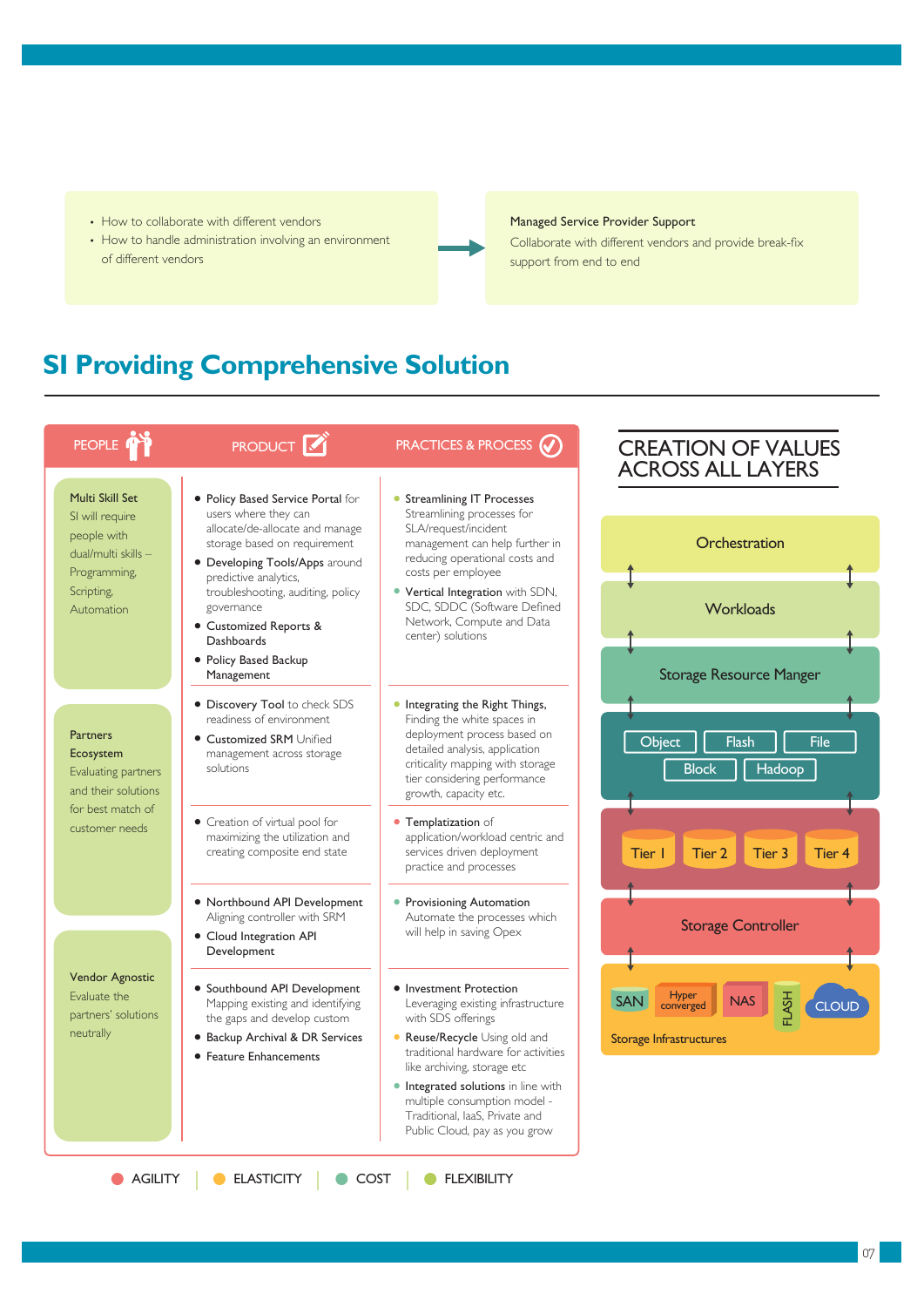#### **Conclusion**

Traditional IT, including storage systems, aren't poised to fulfil customer's future needs and demands. The unprecedented growth of data (almost doubling every year) has added to new challenges. The unmet needs of businesses along with increasing operating costs, have led to innovation, new architectures and new products culminating into adoption and growth of Software Defined Storage. While some of the business goals are met with SDS - lower TCO along with agility and flexibility is achieved - new challenges and issues have surfaced. Both, the large established vendors and umpteen number of start-ups, offering software defined storage in a wide variety, lead to multiple new challenges around interoperability, storage management, reporting, fragmentation leading to higher TCO, etc.

Software Defined Storage is a new paradigm and requires efforts on integration, manageability and validation of what works and what doesn't in customer data centers. This also requires a new set of tools, technologies and skill sets. This provides an unique opportunity to System Integrators (SI) who are well placed to bring all the benefits of Software Defined Storage, overcoming the challenges, using their home grown adoption methods, tools and technology expertise.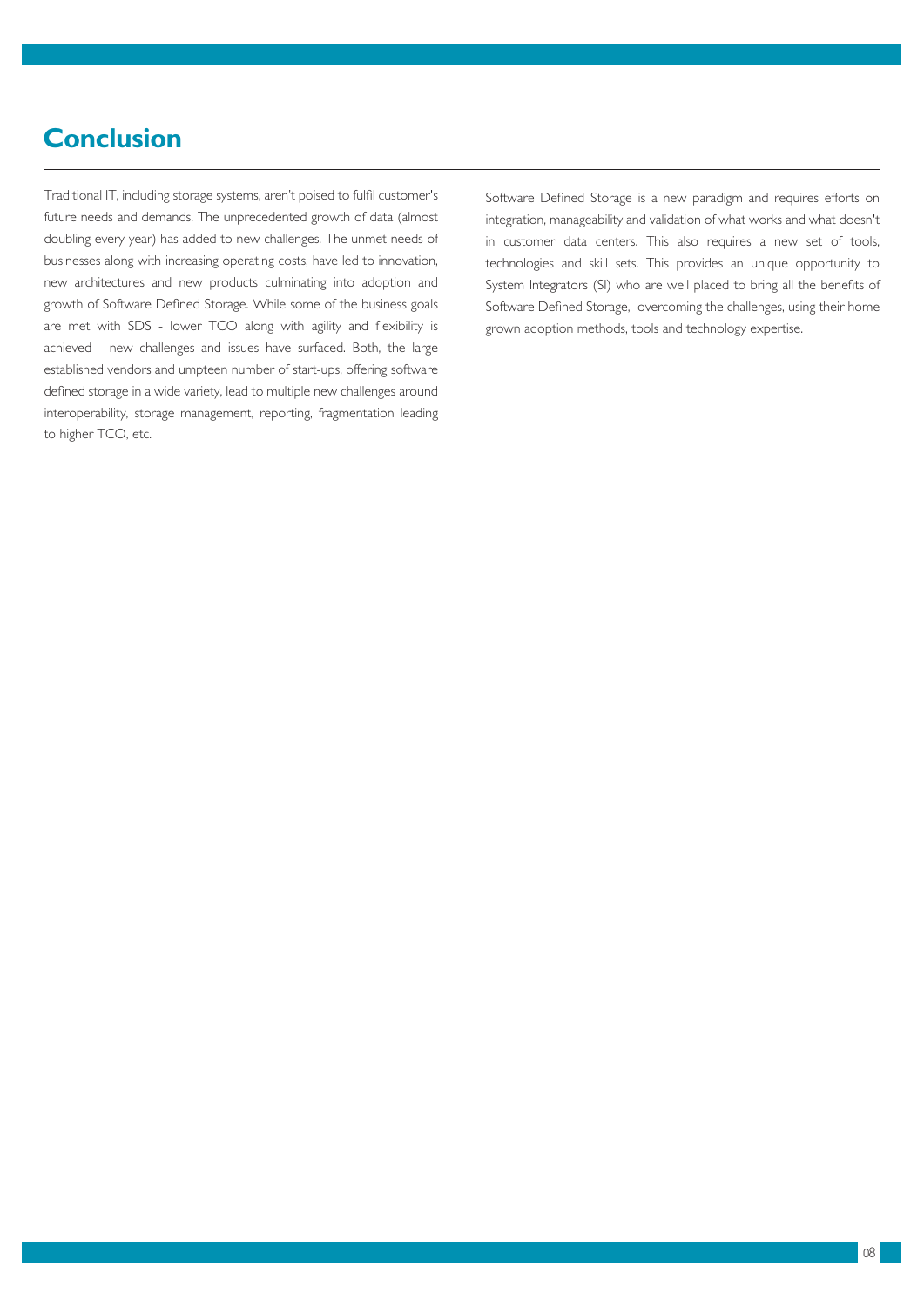#### **About the Authors**

#### **Jitendra Kumar Jain**

Jitendra Kumar Jain is a Senior Manager, Software Defined Infrastructure CoE, at Wipro Technologies. He brings 14+ years of experience in Technology and Program Management. Jitendra's diverse background includes leadership role at an Outsourced product development services firm, he co-founded and managed, the role of Engineering Program Manager at NetApp, Inc. and Member, Technical staff roles in various software products development and architecture teams that he was part of. Jitendra holds a Bachelor of Engineering degree in electronics & communications engineering from Gulbarga University and is a Project Management Institute Certified Project Management Professional (PMP). He is married with two children and lives in Bangalore.

#### **Manjari Sharma**

Manjari Sharma has been a part of the Global 100 Intern program at Wipro and is currently enrolled in the Post Graduate Program in Management at Indian Institute of Management, Calcutta. Before starting out on her management journey, she worked for five and a half years in infrastructure management services at IT majors such as Infosys and Wipro. Her experience is primarily in computing and Network platform. She has a keen interest in Technology and Marketing.

#### **Mayur Shah**

Mayur Shah is Head Presales - Datacenter, System Integration and Maintenance Services. He is an experienced engineering graduate and IT professional with 17 years of experience in techno-commercial design of large and complex DC transformation solutions and delivery. Varied experience in understanding business requirements and creating Infrastructure Outsourcing Solutions. Experience in the development of IT strategy at a global level and services offerings for business growth. Core skills and experience in Compute and storage delivered through cloud technology. Have successfully delivered various roles in storage domain - SME, Storage Practice Head, Presales and now leading software defined storage practice for global market as one of the key objectives

Rich experience in strategy & operations entailing setting up solution architecture and new business solution development organization. Sound understanding of Infrastructure Technology Outsouring (ITO) to acquire new business with the distinction of handling many deals of varying size. Managing turnkey contracts, transformational programs, transaction and outcome based pricing, services innovation, unit set up and operations. Broad exposure to the various industry verticals in both domestic and global market.

Contact us at open-datacenter@wipro.com

#### **About GIS**

Global Infrastructure Services (GIS), a unit of Wipro Limited, is an end to end IT infrastructure & outsourcing services provider to global customers across 57 countries. Its suite of Technology Infrastructure services spanning Data Center, End User Computing, Networks, Managed Services, Business Advisory and Global System Integration. Wipro, is a pioneer in Infrastructure Management services and is amongst the fastest-growing providers across the world. GIS enables customers to do business better by enabling innovation via standardization and automation, so that businesses can be more agile & scalable, so that they can find growth and succeed in their global business. Backed by our strong network of Integrated ServiceNXT<sup>™</sup> Operation Centers and 11 owned data centres spread across US, Europe and APAC, this unit serves more than 500+ clients across with a global team of 23,800 professionals and contributes to over 30% of Wipro's IT Services revenues of Wipro Limited.

#### **About Wipro Limited**

Wipro Ltd. (NYSE:WIT) is a leading Information Technology, Consulting and Business Process Services company that delivers solutions to enable its clients do business better. Wipro delivers winning business outcomes through its deep industry experience and a 360 degree view of "Business through Technology" - helping clients create successful and adaptive businesses. A company recognized globally for its comprehensive portfolio of services, a practitioner's approach to delivering innovation, and an organization wide commitment to sustainability, Wipro has a workforce of over 150,000 serving clients in 175+ cities across 6 continents.

For more information, please visit www.wipro.com.

09